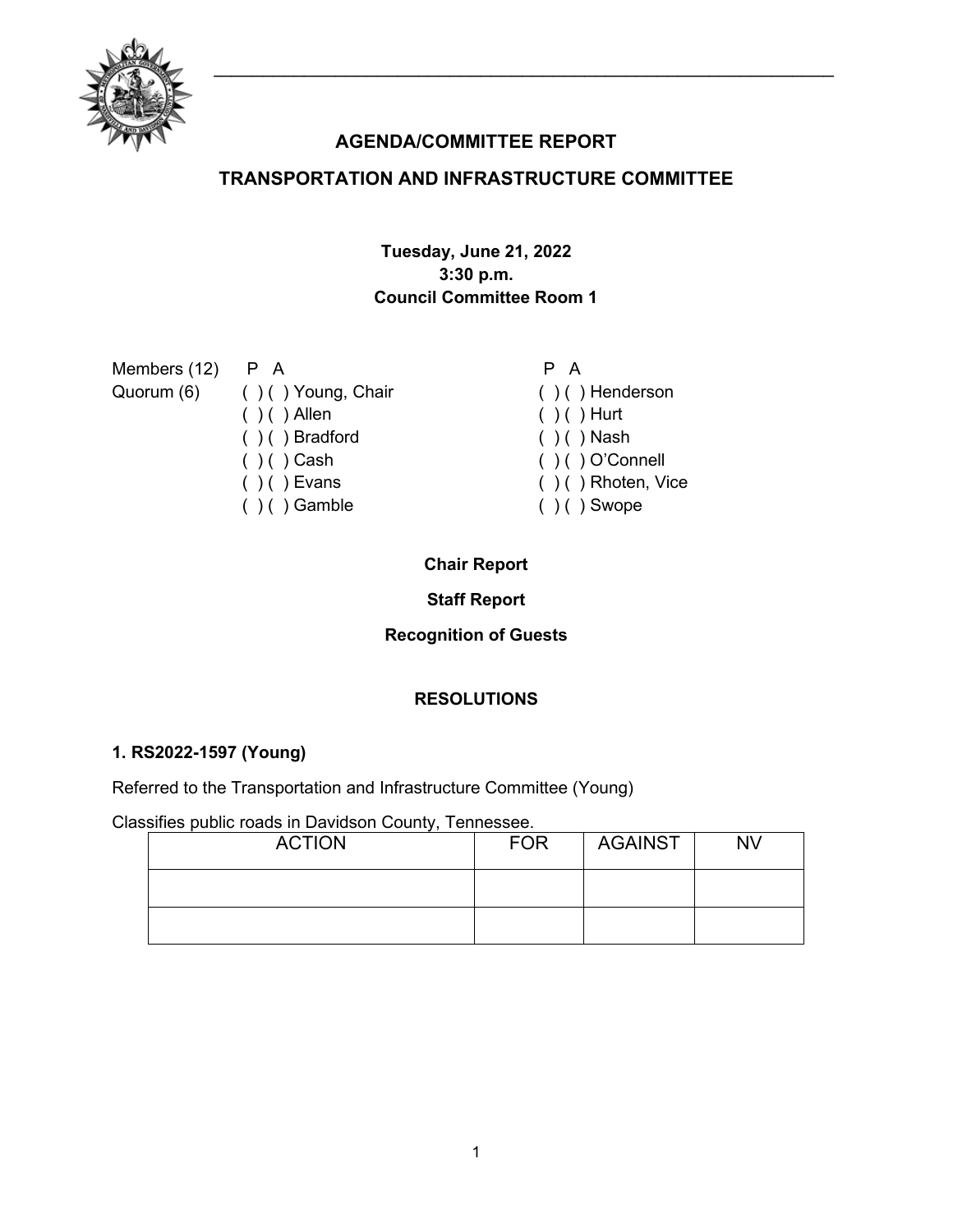#### **2. RS2022-1599 (Allen, Young, Welsch)**

Referred to the Budget & Finance Committee (Allen) Referred to the Transportation and Infrastructure Committee (Young)

Appropriates up to \$2.5M annually through a grant contract by and between The Metropolitan Government of Nashville and Davidson County, acting by and through the Metropolitan Department of Water and Sewerage Services, and the Cumberland River Compact to provide tree canopy restoration and maintenance.

| <b>ACTION</b> | <b>FOR</b> | AGAINST | <b>NV</b> |
|---------------|------------|---------|-----------|
|               |            |         |           |
|               |            |         |           |

#### **3. RS2022-1600 (Allen, Young)**

Referred to the Budget & Finance Committee (Allen)

Referred to the Transportation and Infrastructure Committee (Young)

Authorizes The Metropolitan Government of Nashville and Davidson County, through the Department of Water and Sewerage Services, to enter into a waste data pilot program with Rubicon Global, LLC and to accept a donation of \$14,592.00 for hardware, software and services associated with the program.

| <b>ACTION</b> | <b>FOR</b> | <b>AGAINST</b> | <b>NV</b> |
|---------------|------------|----------------|-----------|
|               |            |                |           |
|               |            |                |           |

#### **4. RS2022-1601 (O'Connell, Withers, Young)**

Referred to the Planning and Zoning Committee (Withers)

Referred to the Transportation & Infrastructure Committee (Young)

Amends Ordinance No. BL2020-353, as amended, to authorize The Metropolitan Government of Nashville and Davidson County to accept an additional fire hydrant assembly, for property located at 810 Division Street (MWS Project Nos. 20-SL-59 and 20-WL-139 and Proposal Nos. 2020M-044ES-002 and 2022M-078ES-001).

| <b>ACTION</b> | <b>FOR</b> | <b>AGAINST</b> | <b>NV</b> |
|---------------|------------|----------------|-----------|
|               |            |                |           |
|               |            |                |           |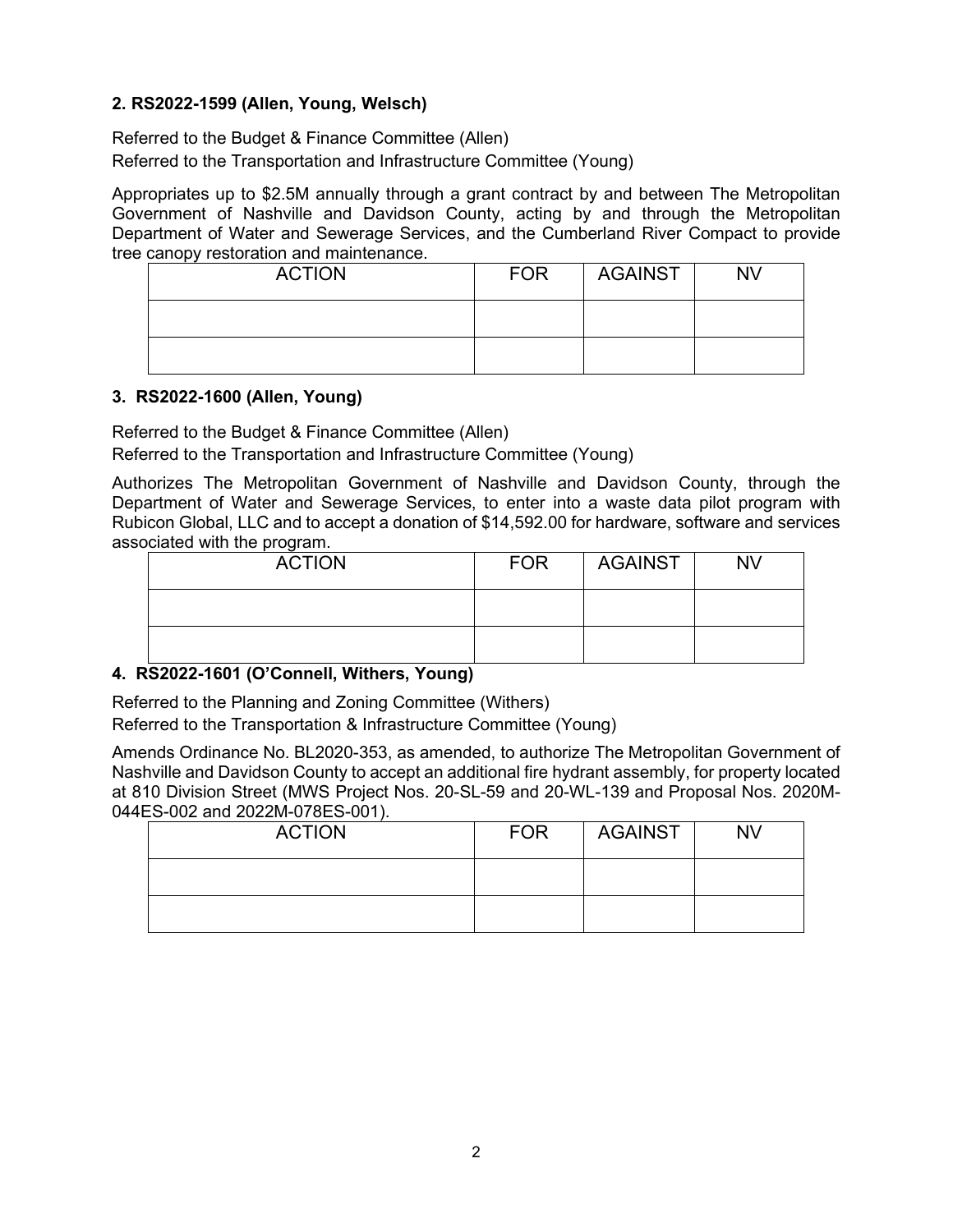## **BILLS ON SECOND READING**

#### **5. BL2022-1273 (Allen, Young)**

Referred to the Budget & Finance Committee (Allen) Referred to the Transportation & Infrastructure Committee (Young)

Grants the Purchasing Agent the authority to extend the term of contract number 422444 for the Murfreesboro Pike complete streets architectural and engineering services.

| <b>ACTION</b> | <b>FOR</b> | <b>AGAINST</b> | <b>NV</b> |
|---------------|------------|----------------|-----------|
|               |            |                |           |
|               |            |                |           |

#### **6. BL2022-1275 (Syracuse, Allen, Withers & Others)**

Referred to the Budget & Finance Committee (Allen)

Referred to the Planning & Zoning Committee (Withers)

Referred to the Public Facilities, Arts, & Culture Committee (Bradford)

Referred to the Transportation & Infrastructure Committee (Young)

Accepts a greenway conservation easement, on certain property located at 433 Opry Mills Drive (Parcel No. 07300001700) owned by Opry Mills Mall Limited Partnership (Proposal No. 2022M-024AG-001).

| <b>ACTION</b> | <b>FOR</b> | AGAINST | <b>NV</b> |
|---------------|------------|---------|-----------|
|               |            |         |           |
|               |            |         |           |

## **7. BL2022-1278 (Evans, Withers, Young)**

Referred to the Planning & Zoning Committee (Withers)

Referred to the Transportation & Infrastructure Committee (Young)

Authorizes The Metropolitan Government of Nashville and Davidson County to negotiate and accept permanent easements for the Jacksons Valley Road Stormwater Improvement Project for six properties located on Jacksons Valley Road, (Project No. 22-SWC-196 and Proposal No. 2022M-073ES-001).

| <b>ACTION</b> | <b>FOR</b> | <b>AGAINST</b> | <b>NV</b> |
|---------------|------------|----------------|-----------|
|               |            |                |           |
|               |            |                |           |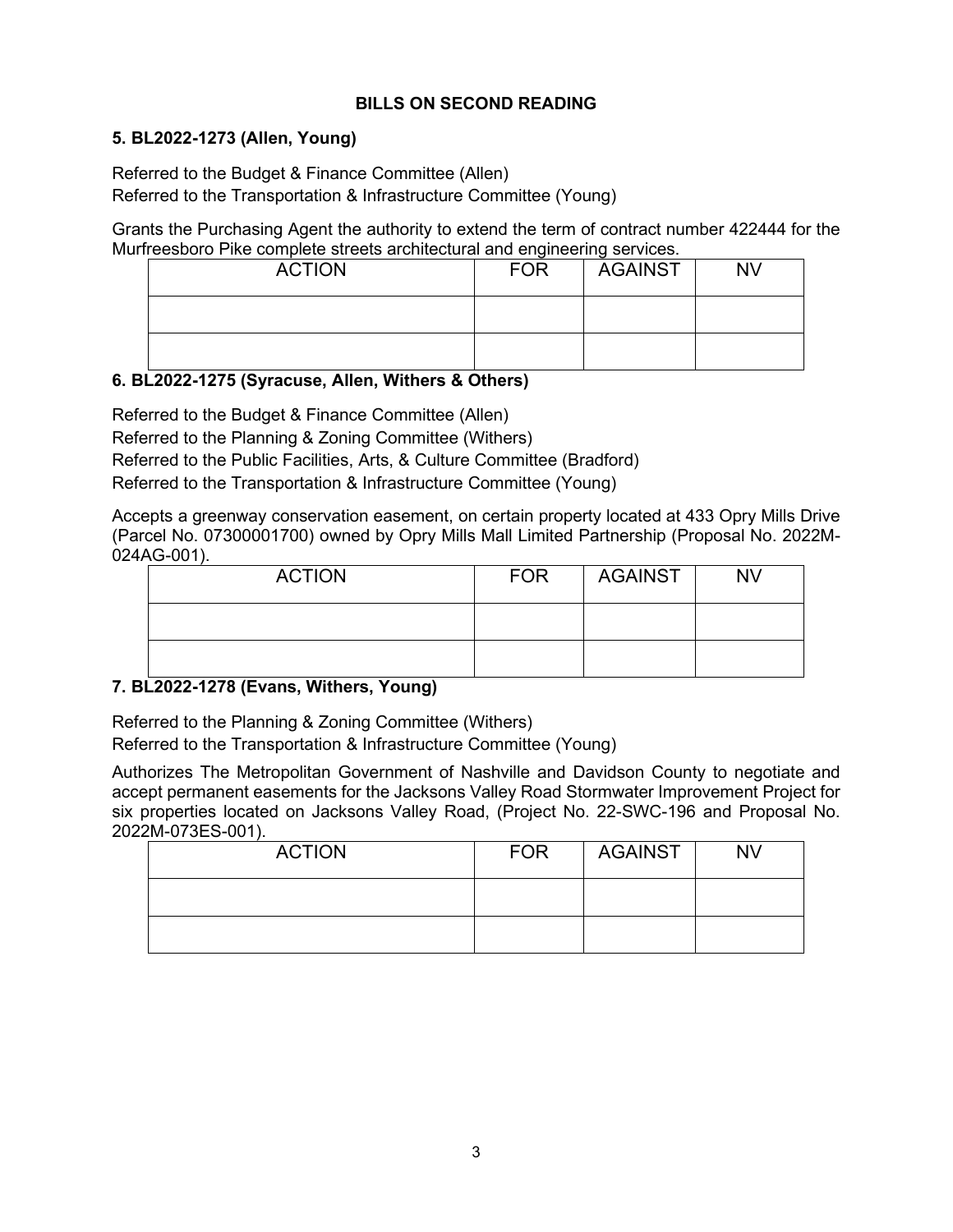## **8. BL2022-1279 (Evans, Withers, Young)**

Referred to the Planning & Zoning Committee (Withers) Referred to the Transportation & Infrastructure Committee (Young)

Authorizes The Metropolitan Government of Nashville and Davidson County to abandon existing sanitary sewer main, sanitary sewer manhole, and easement rights, and to rehabilitate sanitary sewer main and sanitary sewer manholes, for eight properties located at Lebanon Pike, Rucker Avenue, White Avenue and former Alley #2058, also known as Lebanon Pike 7-Eleven (MWS Project No. 21-SL-238 and Proposal No. 2022M-072ES-001).

| <b>ACTION</b> | <b>FOR</b> | <b>AGAINST</b> | <b>NV</b> |
|---------------|------------|----------------|-----------|
|               |            |                |           |
|               |            |                |           |

## **9. BL2022-1280 (VanReece, Withers, Young)**

Referred to the Planning & Zoning Committee (Withers)

Referred to the Transportation & Infrastructure Committee (Young)

Authorizes The Metropolitan Government of Nashville and Davidson County to accept new water and sanitary sewer mains, fire hydrant assembly, sanitary sewer manholes and easements and to relocate a fire hydrant assembly, for property located 115 Hart Lane, (MWS Project Nos. 21- WL-106 and 21-SL-260 and Proposal No. 2022M-074ES-001).

| <b>ACTION</b> | <b>FOR</b> | <b>AGAINST</b> | <b>NV</b> |
|---------------|------------|----------------|-----------|
|               |            |                |           |
|               |            |                |           |

## **10. BL2022-1281 (Rutherford, Withers, Young)**

Referred to the Planning & Zoning Committee (Withers)

Referred to the Transportation & Infrastructure Committee (Young)

Authorizes The Metropolitan Government of Nashville and Davidson County to accept new sanitary sewer mains, sanitary sewer manholes, fire hydrant assembly and easements, for property located at 5215 Blue Hole Road (MWS Project Nos. 21-SL-200 and 21-WL-86 and Proposal No. 2022M-071ES-001).

| <b>ACTION</b> | <b>FOR</b> | AGAINST | <b>NV</b> |
|---------------|------------|---------|-----------|
|               |            |         |           |
|               |            |         |           |